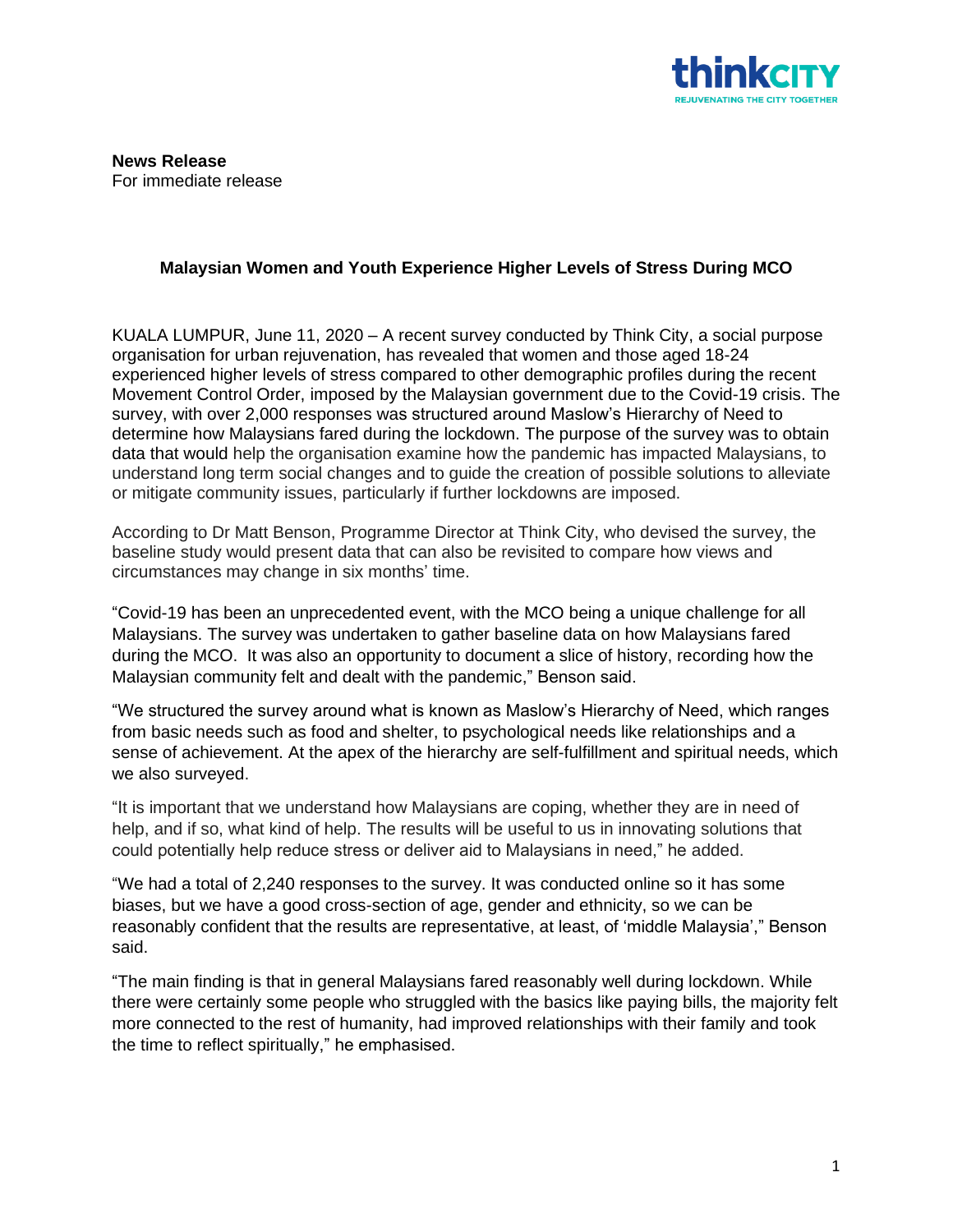

Some key findings from the survey showed:

- Malaysians generally fared well with many reporting home and self-improvement during the period.
- There were differences in experiences based on certain background demographics, such as gender and occupation
- Factors affecting a respondent's experience of the MCO are interrelated, both positively and negatively. This is shown through generational and stress patterns. Those who felt stressed at work, generally felt stressed in other aspects of life as well, such as having poorer quality of sleep, difficulty in accessing food and feeling more strained family relations
- Interrelatedness of factors could also be seen in age groups. While younger generations reported experiencing more negative emotions during the MCO, older generations were found to have more positive emotions during the MCO.

Other findings revealed that Malaysians kept happy and relaxed during the MCO by spending time with family/friends (57%), working on hobbies (53%), and being entertained online (43%). However, nearly a quarter of people (23%) felt demotivated; while a small proportion (14%) felt super-motivated. The most commonly mentioned achievements during the MCO were new skills (44%), better relationships (38%) and personal growth (35%).

However, different demographics were affected in different ways. A higher percentage of women (40%) felt stressed about their family relationships than men (35%). Women were also more likely (38%) than men (26%) to feel that childcare duties were not equal, with similar ratios for housework. Interestingly women felt more connected to the rest of humanity (32%) compared to men (26%).

Younger age groups were impacted by the MCO in different ways to the general population; nearly half of all 18 to 24-year-olds felt stressed during the MCO, much higher than most other age groups. Additionally, 1 out of 4 Malaysians under 24 years of age indicated that the MCO had a detrimental effect on their friendships, which was a slightly higher number than the older demographic.

People working in education and the arts as well as those living in PPR Flats and low-cost housing found it harder to pay for rent / mortgage than others.

A wide variety of lessons were learnt during the MCO as Malaysians took the time to reflect on themselves and on humanity. These ranged from their relationships with religion, the need to be more prepared for unexpected events, gratitude for what they had, the importance of health, value of community spirit, and the fragility of humanity.

On the question of what would face the most change in the next 10 years due to the pandemic, respondents gravitated towards the key sectors: Social interaction (27%), Economy (27%), Technology (24%), Environmental policies (12%).

Not surprisingly the thing Malaysians missed most during the MCO was to '*lepak'* – including eating out (71%), going to a shopping mall (44%) and recreation in parks (34%).

The survey, entitled "You Ok or Not during MCO?" was rendered in a humorous tone peppered with Malaysian colloquialisms and was accompanied by relevant classic Lat cartoons, used with